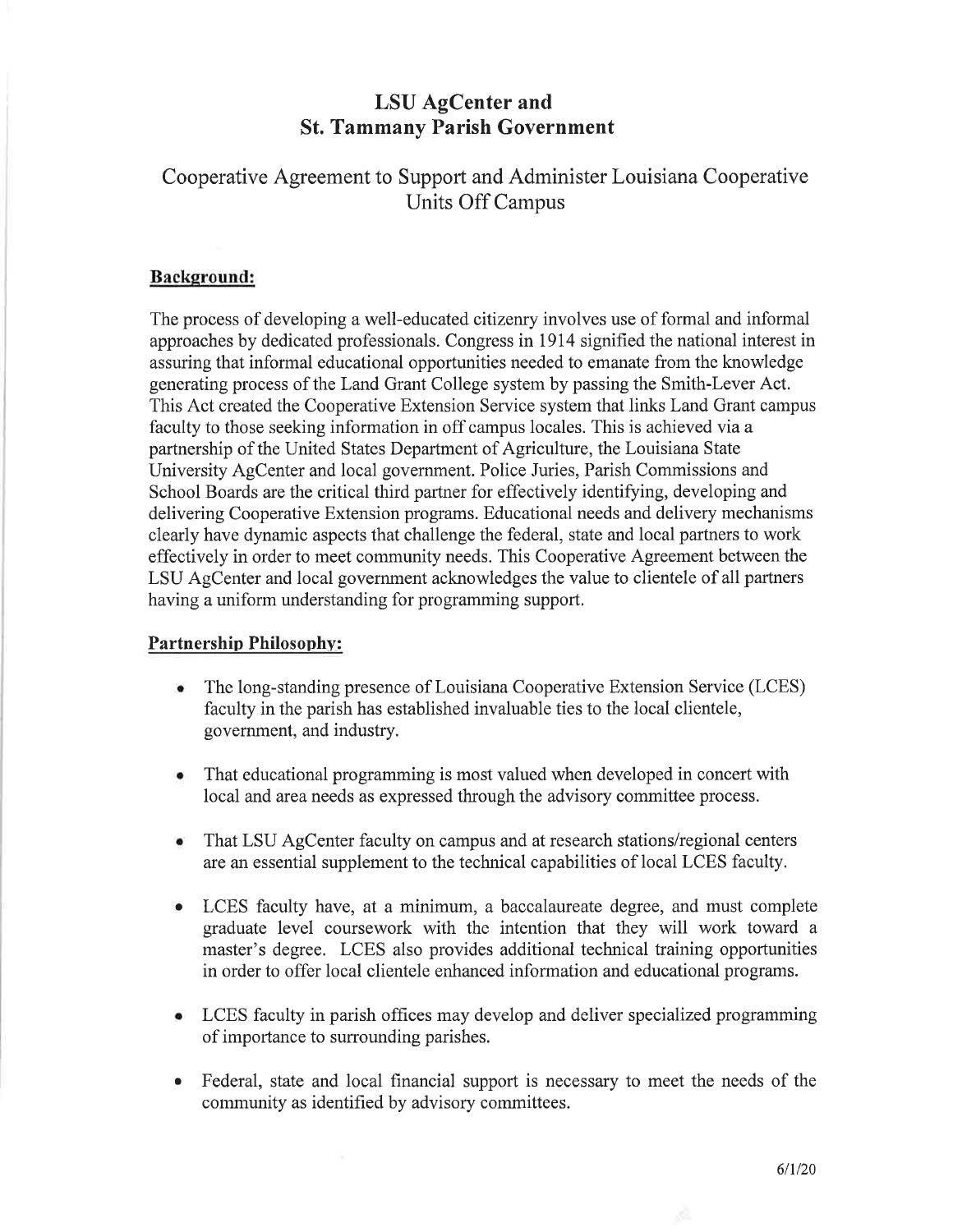### The LSU AgCenter agrees:

- 1. The LSU AgCenter working in the LCES format will deliver needs based, focused programs in four general categories: 1) Agriculture and Natural Resources, 2) 4-H Youth Development, 3) Family and Consumer Sciences, and 4) Community Economic Development.
- 2. That competent faculty and support personnel will be recruited and placed in parish offices on LSU AgCenter appointments by following LSU AgCenter Human Resources Office procedures.
- 3. Faculty are to be afforded training and professional improvement opportunities to assure the parish has the best technical resources available.
- 4. Faculty and unclassified staff in parish offices will be supervised and evaluated by the appropriate unit leader pursuant to the LSU AgCenter's employee policies and procedures.
- 5. To provide parish governmental units with oral and written reports from the parish AgCenter faculty on a mutually agreed to schedule but at least annually.
- 6. To consult with parish government units as to the number of faculty to be located in the parish.
- 7. Faculty in the parish will adhere to the Policy Statements and Presidential Memoranda issued by the LSU President's Office and AgCenter campus.
- 8. To evaluate the need for specialized office and program delivery equipment above that provided by the parish.
- 9. To establish mutually beneficial billing procedures for collection of financial support for faculty and staff from parish government units.

# The Parish Governmental Unit Agrees:

- 1. To provide suitable office space, furnishings and support facilities to LCES faculty.
- 2. To provide operating services support such as utilities, communication and technology charges, custodial services and office supplies.
- 3. Provide a minimum of twenty (20) percent pro rata general salary support, based on average salaries, and associated fringe benefits, not to exceed \$30,517.00 in calendar year 2020, for non-4-H faculty members and pro-rata classified local staff affiliated with the LSU AgCenter. Said amount shall be payable to Extension in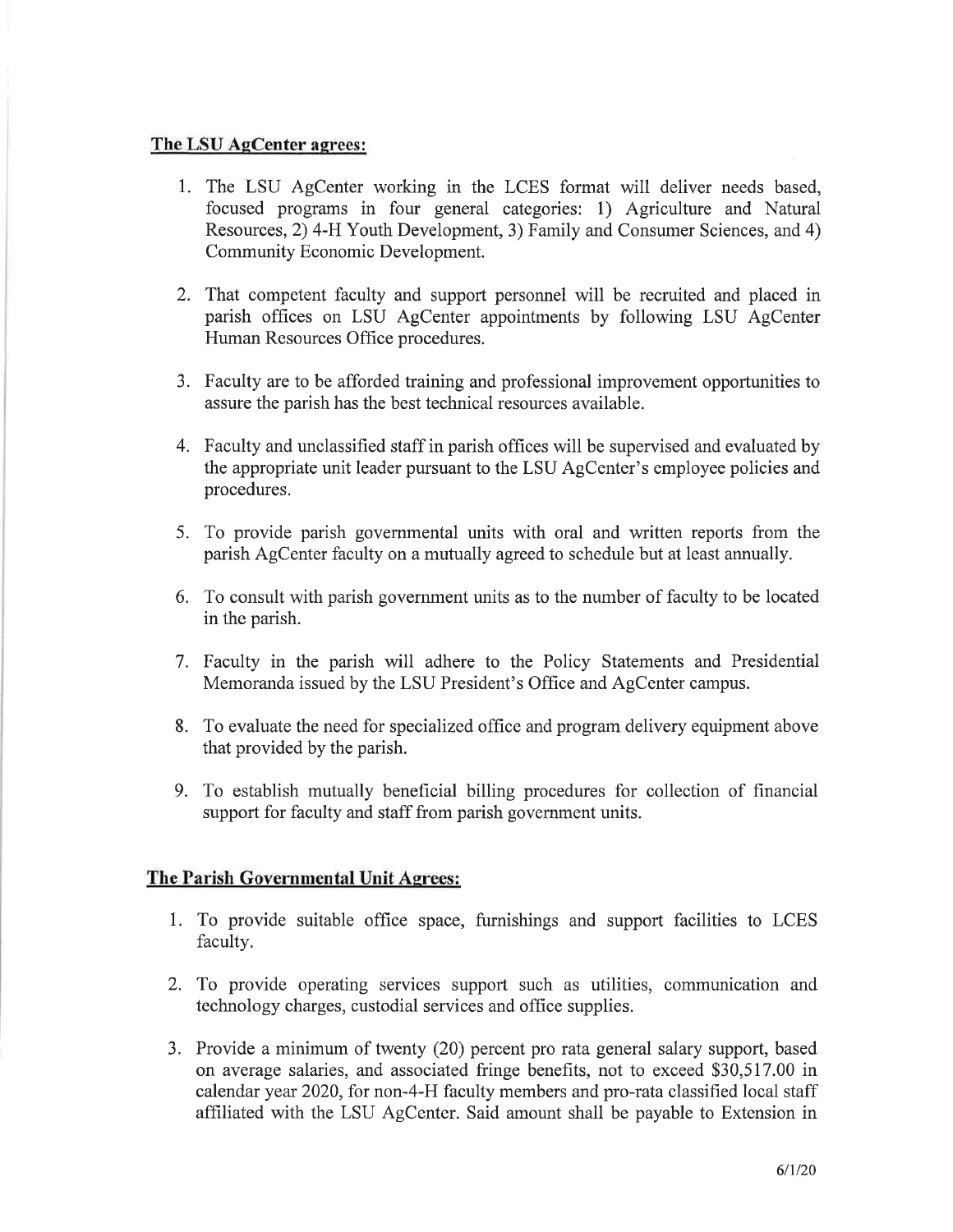two (2) installments of Fifteen Thousand Two Hundred Fifty-Eight and 50/100 (\$15,258.50) Dollars.

4. Salaries are periodically increased for a number of reasons and those actions may in turn result in an increase in the requested salary support. Pay increases typically fall into the following categories:

(a) Adjustments for faculty using a merit-based pay plan. The AgCenter periodically administers overall merit-based pay plans. These adjustments generally correlate with the employee's performance as documented in the AgCenter's performance evaluation system. These plans most often involve increases of 2-4Yo.

(b) Market adjustments for classified employees (administrative coordinators and nutrition educators) mandated by the Department of Civil Service. These adjustments range from 2-4Yo.

- (c) Minimum starting salary increases necessary for recruiting and retention.
- 5. That with reference to faculty vacancies due to resignation, retirement or new positions the LSU AgCenter's Office of Human Resource Management policies will be followed in the search for candidates. The LCES parish chair will assure that parish government officials are well informed during the process.
- 6, The continuation of this agreement is contingent upon the appropriation of funds by Parish to fulfill the requirements of the agreement. If the Parish fails to appropriate sufficient monies to provide for the continuation of this agreement, or if such appropriation is reduced by the veto of the Parish President by any means provided in the appropriations ordinance to prevent the total appropriation for the year from exceeding revenues for that year, or for any other lawful purpose, and the effect of such reduction is to provide insufficient monies for the continuation of the agreement, the agreement shall terminate on the date of the beginning of the first fiscal year for which funds are not appropriated.

(Signature page follows.)